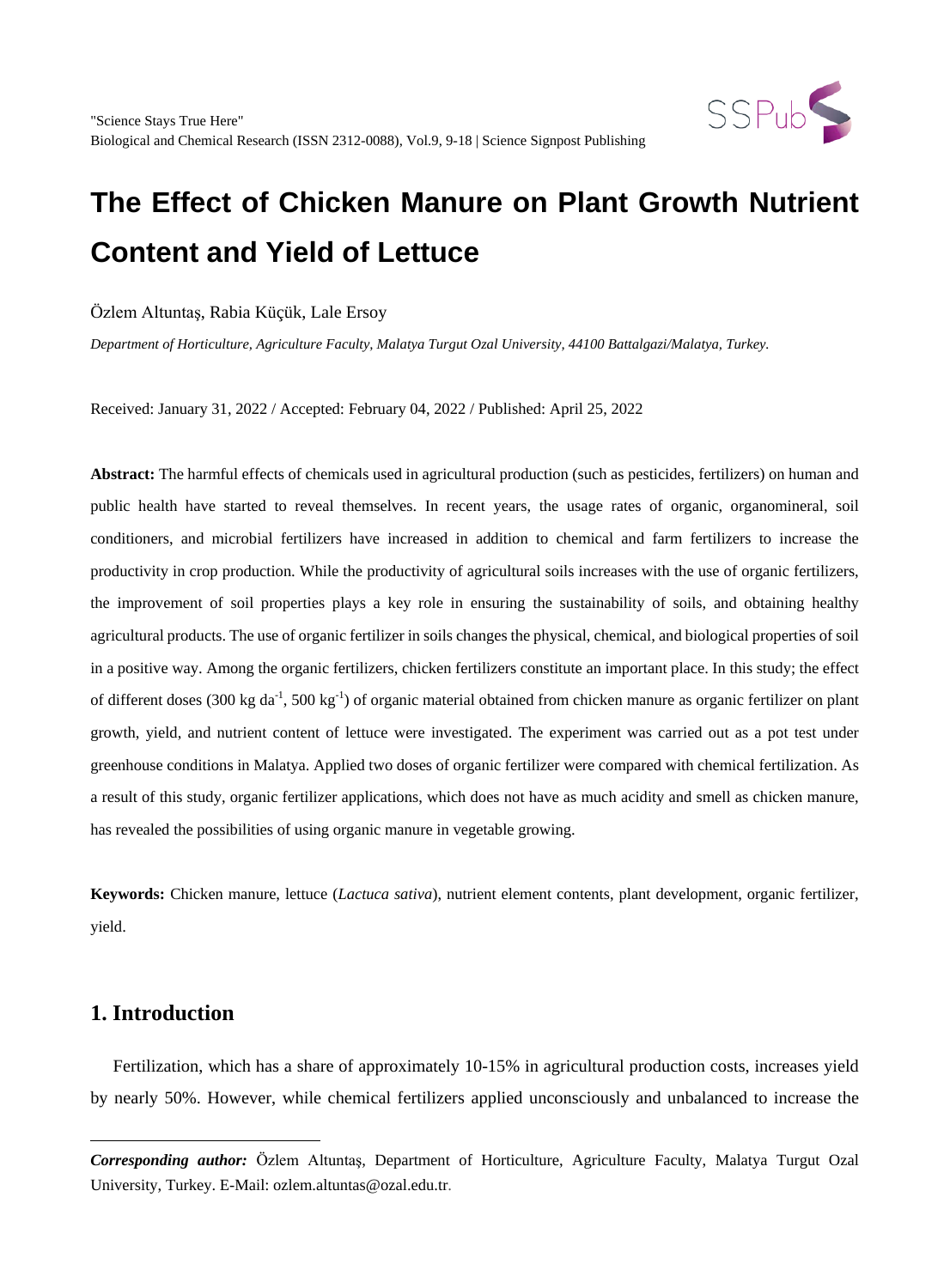yield, this increases the cost of production, and also it threatens human, plant, and animal health by mixing with ground and surface waters. Although the effective role of organic fertilizers in protecting and improving soil fertility is well known, the use of these fertilizers is below the desired level.

The organic matter ratios of agricultural soils and the status of plant nutrients are very important in terms of sustainable agriculture and increasing plant productivity. Sustainability of soil fertility is possible by the suitability of its physical, chemical and biological structure for plant production and fertilization in a balanced way. The correction of the deteriorated structure in the soil and the compensation of the missing nutrients can be met by using organic and chemical fertilizers in a way that compensates for each other's effects and together. In recent years, the use of organic, organomineral, soil conditioners, and microbial fertilizers have increased in addition to chemical and farm fertilizers to increase productivity in plant production. Organic fertilizers are defined as fertilizers that contain plant nutrients as organic compounds and their main purpose is to improve the physical and chemical properties of the soil and facilitate plant nutrient uptake. Organic fertilizers used in agricultural production are not only useful for the plant they are applied to, but also they can provide a better environment for the next plant production that will be made. They also increase the water and nutrient holding capacity of the soil and the cation exchange capacity. Since nitrogen loss by washing in organic fertilizers is less than chemical fertilizers, they are also important for environmental protection [1]. The use of organic fertilizers in the soil positively changes the physical, chemical, and biological properties of the soil, and chicken manure is an important organic fertilizer.

Waste that causes environmental problems in livestock farms has an important economic potential. It is possible to use most of the animal wastes in areas such as fertilizer and feed production. Therefore, the utilization of livestock wastes will reduce the environmental pressure and the idle economic resource will be evaluated [2]. Since chicken manure is a fertilizer of organic origin, it is a good source of nutrients rich in other plant nutrients in addition to the N it contains especially for plants, as well as a good breeding material recently used as an additive in animal feeding and improving the physical properties of the soil. The amount of chicken manure increases day by day due to the increase in chicken breeding. The fact that 65% of the nitrogen in chicken manure, 50% of phosphorus, and 75% of potassium can be used by the plant in the first year of fertilizer application [3] also increases the importance of this fertilizer. Therefore, chicken manure is an important source of organic fertilizer that would significantly be benefited in plant growing.

Lettuce is a vegetable consumed as salad and fresh greens that can be grown all year round under the open field and greenhouse conditions. Lettuce leaves have low caloric content and it contains 94-95% water [4]. Lettuce shows quality development in a shorter time in soils where organic matter is applied and it is a vegetable that grows well in soils rich in organic matter [5]. In a study conducted in 2000, the effects of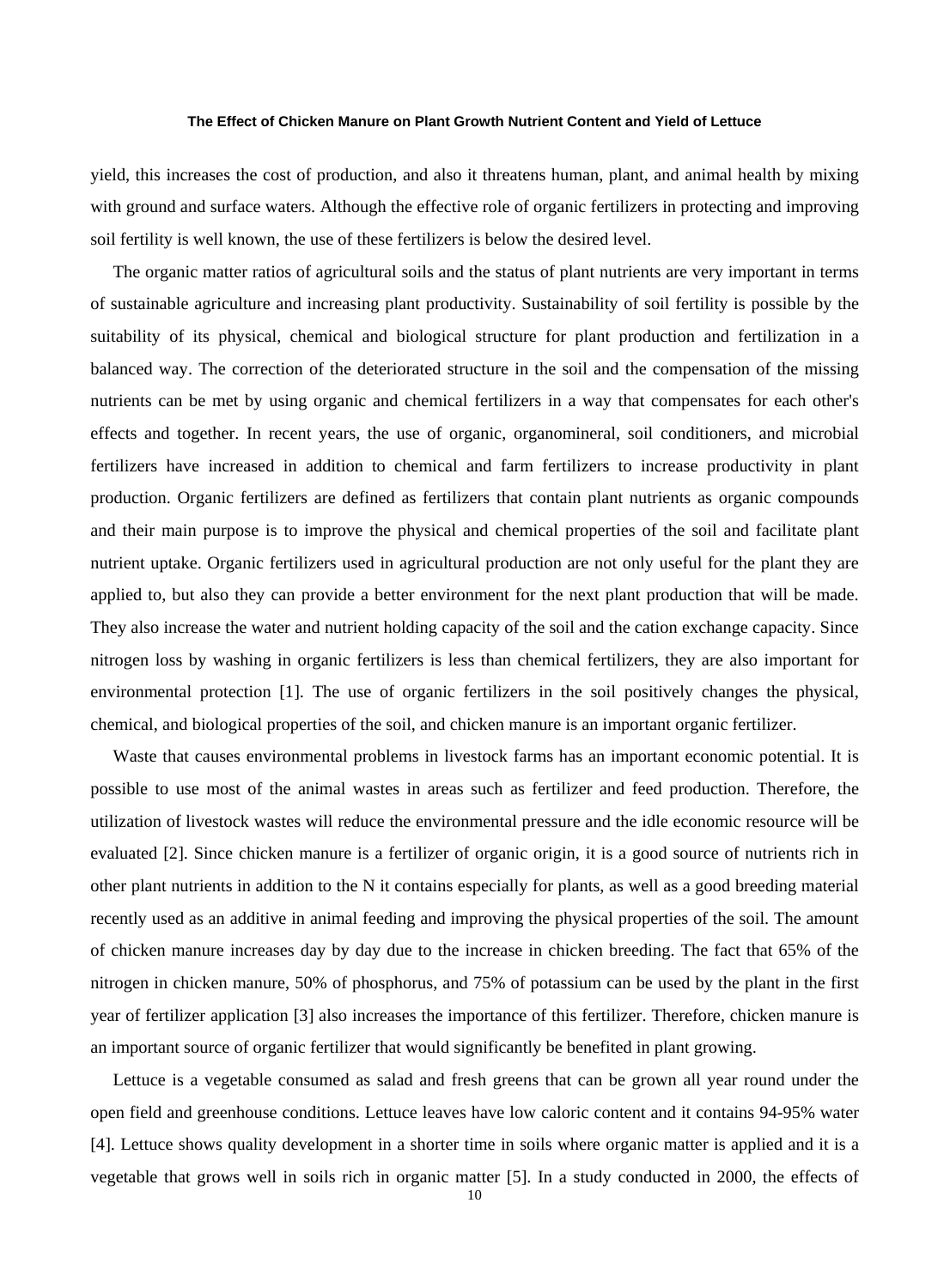liquid chicken manure and solid chicken manure, were investigated in lettuce farming, increasing doses of organic fertilizers were applied increased the yield of the plant compared to the soil where no application was made [6]. Also, it was determined that lettuce is a vegetable that responds well to organic fertilization in studies related to the use of different organic fertilizers [7-9].

In the present study, the effect of different doses of organic material  $(300 \text{ kg da}^{-1}, 500 \text{ kg da}^{-1})$  obtained from chicken manure as organic fertilizer was investigated on lettuce plant growth, yield, and nutrient content. These two doses of organic fertilizer were compared with chemical fertilization. This organic material is produced by a private enterprise (Abanoğulları Worm Fertilizer Production Farm), it is a solid form of fertilizer. The pungent odor and acidity of chicken manure are removed and it is more suitable for use in plant production. The study is important in terms of the utilization of chicken feces in chicken farms and bringing them into production as an organic fertilizer.

## **2. Materials and Methods**

The experiment was carried out as a pot experiment in the polycarbonate Research and Application Greenhouse in Malatya Turgut Ozal University. 'Presidential Yedikule' lettuce variety (from Syngenta) was used as the plant material. In chicken manure (CM), two different doses, were used at 300 kg da<sup>-1</sup> and 500 kg da-1 doses and compared with chemical fertilization. The doses were recommended to us by the farmer from whom the fertilizer was supplied and by the Soil and Plant Nutrition Department, based on the results of the analysis and preliminary experiment. As the chicken manure, dried chicken manure which was subjected to acid and odor removal process was obtained from a private enterprise (Abanoğulları Worm Fertilizer Production Farm). In chemical fertilization (CF), the doses were calculated as 15 kg da<sup>-1</sup> N, 10 kg da<sup>-1</sup> P, 18 kg da<sup>-1</sup> K [4]. Lettuce seedlings were planted in 4 liter pots on November 15. We used as experimental design randomized blocks. In the experiment have 3 applications and 4 repetitive, and with total 120 plants were studied (Figure 1). Each application is considered as one block. The analysis results of the used soil and organic chicken manure are presented in Table 1.

Lettuce samples were harvested on March 22. Measurements and analysis in plants include leaf length (cm), number of leaves, root collar diameter (mm), root length (cm), root and leaf age and dry weight (g), while measurements and analysis leaves include plant nutrient analyses (N, P, K, Ca, Mg, Zn, Fe, Cu, Mn). Also, yield values were calculated in kg/da. Plant nutrient analysis in leaves comprised the "Khjeldal" method for N, and "Barton" method for P analyses [10]. For other elements, leaf samples were burned according to the dry combustion method [11-12] and diluted with HCI. The obtained samples were read in an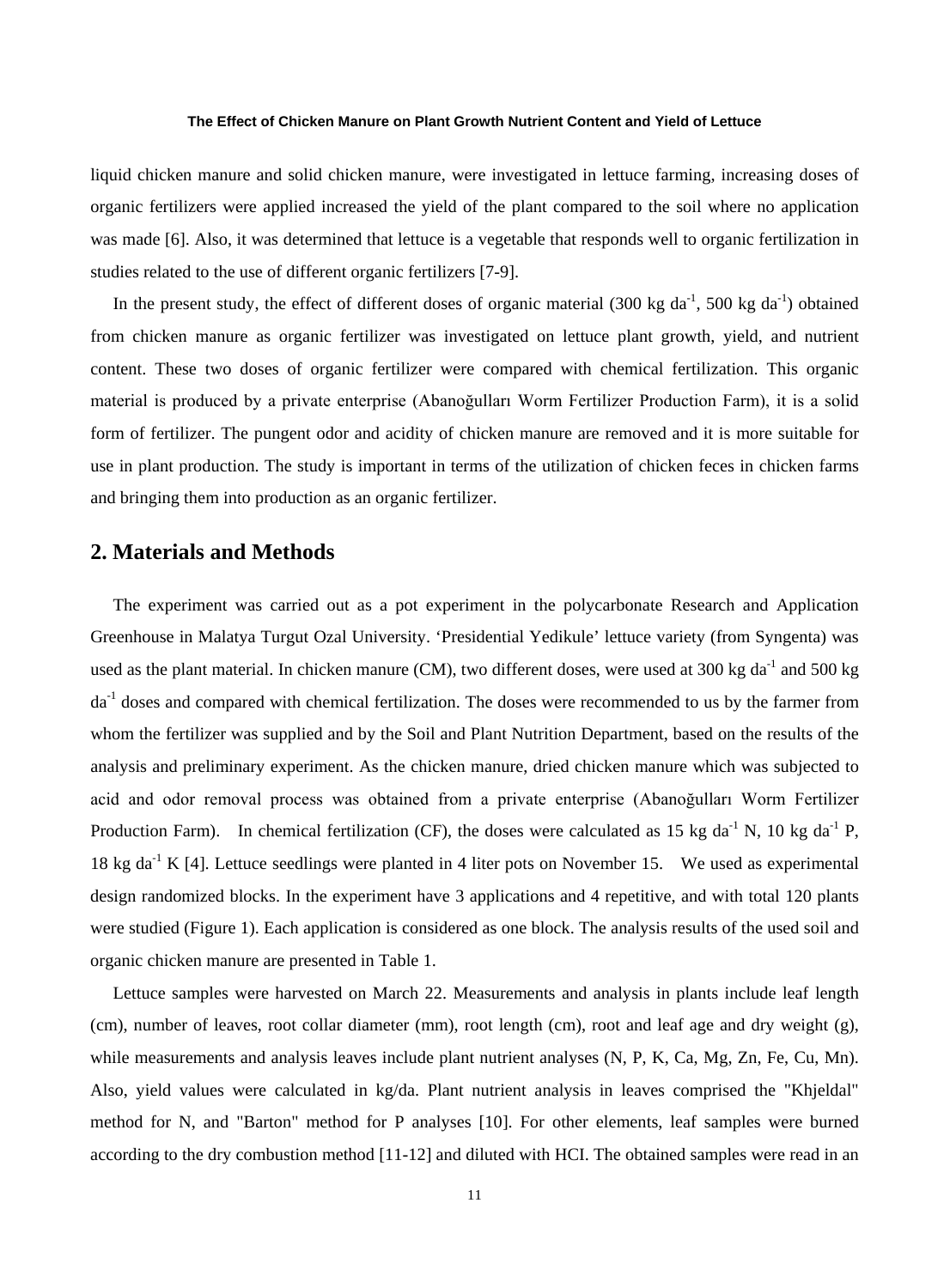atomic absorption spectrophotometer. The data obtained in the experiment were subjected to statistical analyzes using JMP 8.0 software and the mean values were compared according to the LSD test.

|                  | Results of the soil analysis in the experimental area |                |  |  |  |
|------------------|-------------------------------------------------------|----------------|--|--|--|
|                  | Soil                                                  | Chicken manure |  |  |  |
| Saturation       | 96.8                                                  | 181.5          |  |  |  |
| pH               | 7.45                                                  | 7.30           |  |  |  |
| $EC \mu S/cm$    | 1753                                                  | 5160           |  |  |  |
| Lime %           | 31.53                                                 | 9.18           |  |  |  |
| Organic Matter   | 5.1                                                   | 31.1           |  |  |  |
| $P_2O_5$ (kg/da) | 22.00                                                 | 141.97         |  |  |  |
| $K2O$ (kg/da)    | 134.71                                                | 4876.13        |  |  |  |
| Fe (ppm)         | 69.87                                                 | 301.98         |  |  |  |
| Zn (ppm)         | 4.10                                                  | 203.83         |  |  |  |
| Cu (ppm)         | 2.29                                                  | 298.91         |  |  |  |
| Mn (ppm)         | 21.05                                                 | 118.01         |  |  |  |
| $Ca$ (ppm)       | 7028                                                  | 3750           |  |  |  |
| Mg (ppm)         | 1074.3                                                | 1871.8         |  |  |  |

**Table 1**



**Fig. 1** Lettuce plants in the experimental pots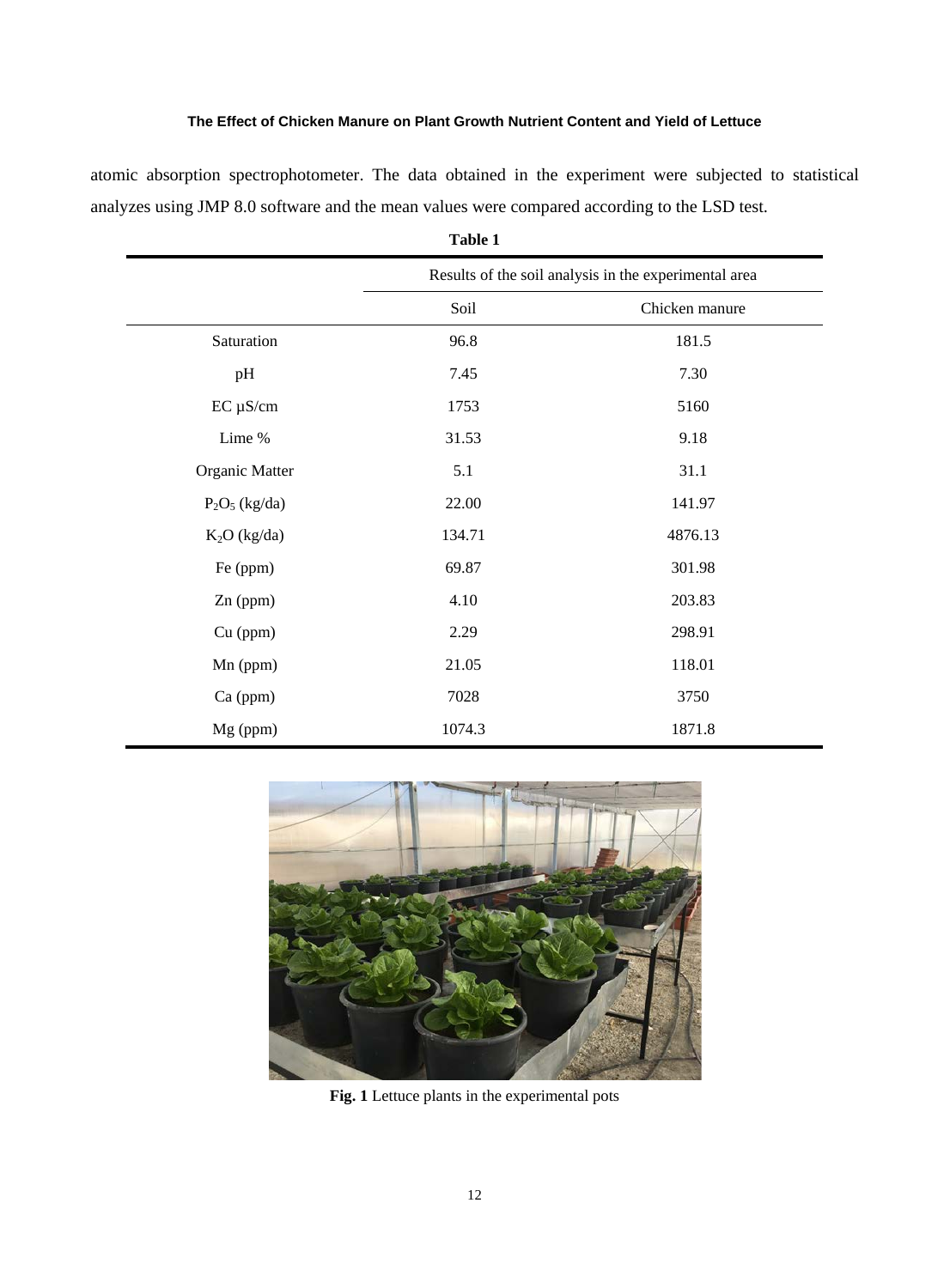## **3. Results and Discussion**

Measurement and yield results of the applications are presented in Table 2. Examining the results, it was seen that the sole application of chicken manure was not sufficient in terms of the parameters related to both yield and plant development. This fact would be caused also because of the doses were low. In the parameters of root length, root wet and dry weight, both doses of chicken manure were found higher than those of the chemical fertilization application. However, the values of chemically fertilized plants were found to be higher and different from chicken manure applications in the aerial part development and yield results.

|                | The effect of fertilizer applications on some plant growth parameters and yield in lettuce |            |          |                    |                     |                    |               |             |                |  |
|----------------|--------------------------------------------------------------------------------------------|------------|----------|--------------------|---------------------|--------------------|---------------|-------------|----------------|--|
| Application    | Root                                                                                       | Leaf       | Root wet | Root dry           | Leaf wet            | Leaf dry           | Leaf          | <b>Stem</b> | Yield          |  |
|                | length                                                                                     | length     | weight   | weight             | weight              | weight             | counts        | diameter    |                |  |
|                | (cm)                                                                                       | (cm)       | (g)      | (g)                | (g)                 | (g)                | (piece/plant) | (mm)        | $(kg da^{-1})$ |  |
| $CM-300$ kg/da | 30.38 a                                                                                    | 23.83h     | 28.25ns  | 5.47 <sub>ns</sub> | 118.11 <sub>b</sub> | 10.12 <sub>b</sub> | 18.88 b       | 49.61 h     | 2299 b         |  |
| $CM-500kg/da$  | 31.55 a                                                                                    | $25.33$ ab | 29.38ns  | $5.80$ ns          | 126.64 <sub>b</sub> | 16.20 <sub>b</sub> | 19.77 h       | 54.44 b     | 2364 b         |  |
| <b>CF</b>      | 19.11 <sub>b</sub>                                                                         | 27.66 a    | 24.77ns  | 5.08ns             | 210.45a             | 16.61a             | 26.22a        | 60.11a      | 3171 a         |  |
| prob < F       | $0.0007**$                                                                                 | $0.0136*$  | ns       | ns                 | $<0001***$          | $<0001***$         | $0.0003**$    | $0.0022**$  | $0.0004**$     |  |

**Table 2**

The differences between the means are shown in separate letters.

\*\*\*:p˂0.001; \*\*:p˂0.01; \*:p˂0.05 ns: non-significant

The nutrient analysis results and reference values [13] of lettuce leaves are presented in Table 3. There were no statistically significant differences between the applications in terms of nutrients. Similar to our study, Polat *et al.,* [14] concluded that solid chicken manure+liquid chicken manure applied in the amount of 300 kg da<sup>-1</sup> on the lettuce plant were the plants with the highest head weight [15]. However, the 500 kg da<sup>-1</sup> dose of chicken manure application yielded close results to plants that received chemical fertilization. Especially in microelement uptake, the results of the applications were close to each other.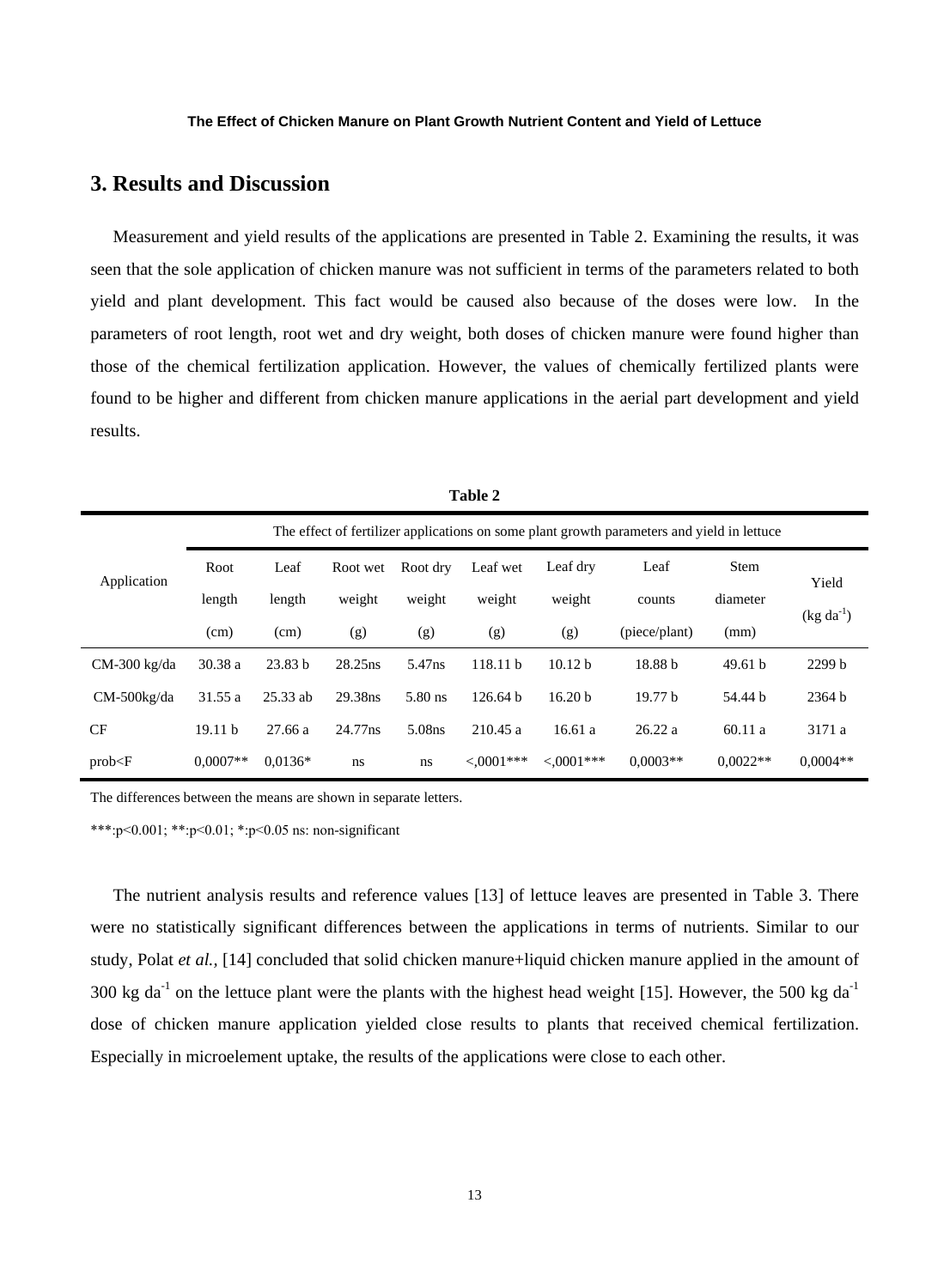|                  | The effect of fertilizer applications on plant nutrient content of lettuce leaves |               |           |             |            |          |            |          |        |
|------------------|-----------------------------------------------------------------------------------|---------------|-----------|-------------|------------|----------|------------|----------|--------|
| Application      | N                                                                                 | P             | K         | Mg          | Ca         | Fe       | Zn         | Cu       | Mn     |
|                  | (% )                                                                              | $(\%)$        | (% )      | (% )        | $(\% )$    | (ppm)    | (ppm)      | (ppm)    | (ppm)  |
| $CM-300kg/da$    | 3.95                                                                              | 0.25          | 4.42      | 0.43        | 1.82       | 45.3     | 20.3       | 4.5      | 48.0   |
| $CM-500kg/da$    | 4.11                                                                              | 0.28          | 4.55      | 0.48        | 1.85       | 50.9     | 21.1       | 4.8      | 52.4   |
| <b>CF</b>        | 4.32                                                                              | 0.32          | 5.13      | 0.55        | 1.91       | 49.2     | 21.5       | 4.8      | 54.7   |
| Reference Values | 3.50-4.50                                                                         | $0.45 - 0.50$ | 5.50-6.20 | $0.6 - 0.8$ | $2 - 2.80$ | $40-100$ | $20 - 250$ | $5 - 25$ | 11-250 |

**Table 3**

 The most important change over time in fertilizer use in agriculture is the increasing use of dose [16]. Increasing their use should be supported due to the positive effects of organic fertilizers in improving soil properties and increasing the availability of nutrients. Especially in areas where soil organic matter is low, these applications can be repeated for years in order to increase soil quality so that sustainable production can be possibly achieved. In a study conducted to find the effects of animal manure on different crops, chicken manure was reported to be significantly richer in plant nutrients than other animal fertilizers [17]. The fact that approximately 90% of the organic nitrogen in chicken manure is mineralized in the first year has been stated as the reason for good results in terms of N in plants and soil [18]. In the results of the present study, applications in terms of N content gave close results. Since chicken manure was used at low doses in the present study, the results were not higher than those obtained in chemical fertilization, however, the N provided to the plant by chicken manure provides is very close to the chemical fertilizer application. Unlike our study, Duyar [19] have reported that, with the application of chicken manure, a significant increase was determined in N in the lettuce plant. Kaplan *et al.,* [20] have reported that chicken manure applications caused a decrease in soil pH, EC, and K content, and an increase in N, P, Ca, Mg, Fe and Mn content from autumn to spring. Ewulo *et al.,* [15] and Adekiya and Agbede [21] reported that the chicken manure they applied in tomato plant increased the N, P, K, Ca and Mg contents in the leaves of the plant. Steiner *et al.,* [22] found that chicken manure applied in different doses increased soil pH, phosphorus, calcium and magnesium contents. Şahin [23] determined that chicken manure had positive effects on the changeable Fe and Cu content in soil where olive farming was carried out. Adekiya and Ojeniyi [24] have reported that chicken manure improved the physical properties of the soil and increased the availability of nutrients. They concluded that chicken manure is an excellent source of nutrients and can be included in many fertilizer programs, reporting that the value of chicken manure is varied not only in terms of nutritional content but also in terms of management and processing costs. Contrary to this study, Masrirambi *et al.,* [25] found that lettuce plant applied with chicken manure increased the leaf surface area,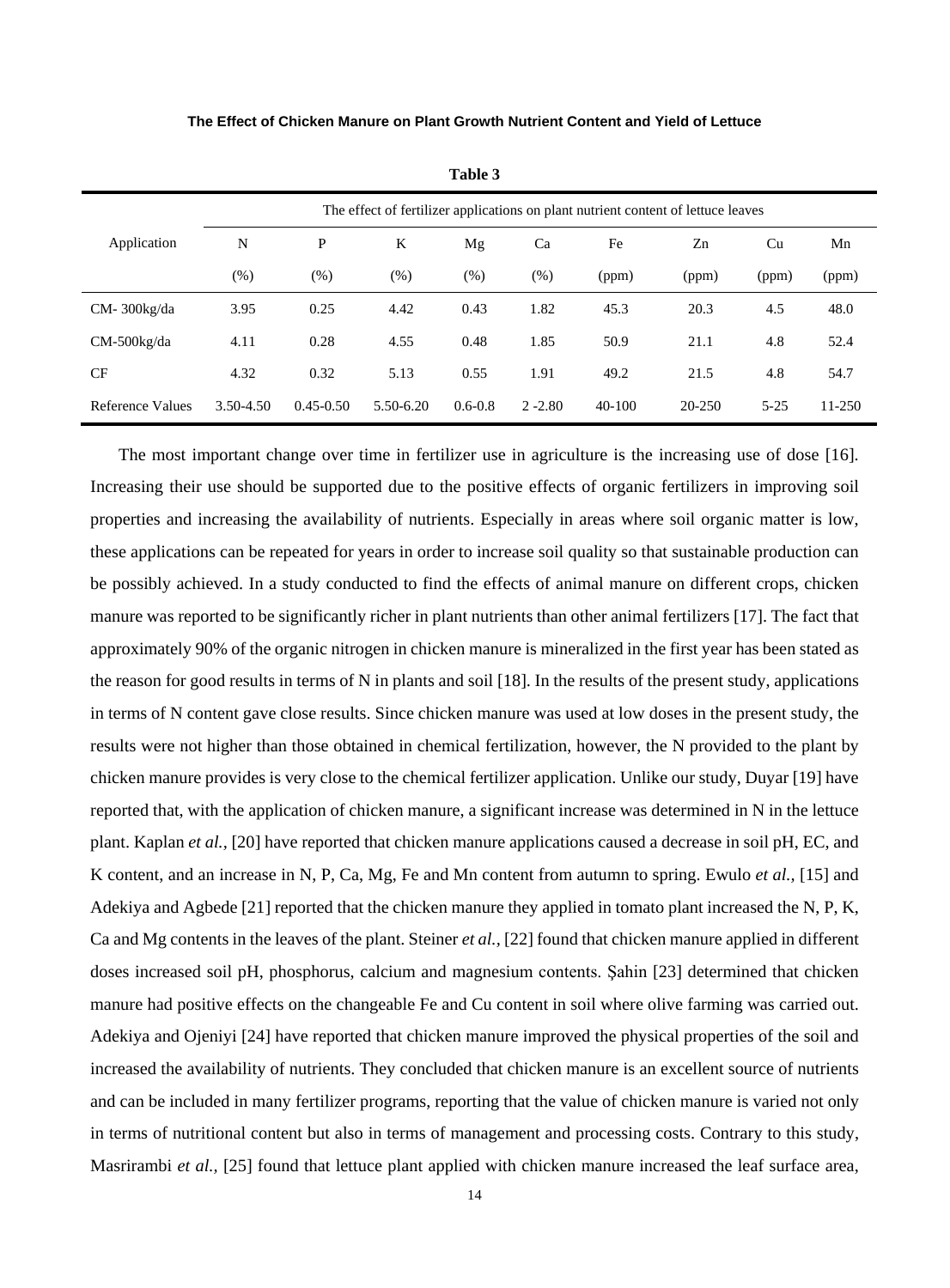leaf number, dry and fresh weight. Ayua*et et al.,* [26] found that the plant to which chicken manure was applied had larger leaves in a study comparing chicken manure, Mavuno manure and fertilizer-free plants. Polat *et al.,* [14] investigated the effects of different organic fertilizers in terms of yield in their study on lettuce plant and stated that they obtained the highest yield in Solid Chicken Manure+Liquid Chicken Manure application. Sönmez *et al.*, [27] concluded that a good yield can be obtained in the application of 600 kg da<sup>-1</sup>of chicken manure per hectare applied on tomato plants and 1200 kg per declare application is effective in increasing the nutrient content in the fruit. It is known that it provides significant increases in yield, especially due to the increase of the effectiveness of chemical fertilizers throughout the world. The effect of inorganic fertilization and chicken manure applications on the N, P and K nutrient content of tomato leaves was not statistically significant. However, considering that 5 times less N and 2 times less K are given to the soil with chicken manure, it is seen that it is effective in reducing environmental damages such as environmental protection and groundwater pollution [28]. The use of organic fertilizers, especially in leaves and freshly consumed salad group vegetables, is important for human health. In this context, our aim in the research is to ensure that the used chicken manure, which is important in human nutrition, is produced in a healthier way and within the scope of food safety since breeding, rather than obtaining more efficiency and quality from chemical fertilizer applications.

## **4. Conclusion**

In this study, it was tried to observe the changes in the development, yield and quality characteristics of lettuce plant with different doses of chicken manure. According to the results of the present study, regarding the use of chicken manure in lettuce cultivation, it can be recommended using it in terms of improving soil structure and being a source of organic matter to the soil. However, these doses are not solely sufficient for proper lettuce farming Better results were obtained from plants with chemical fertilization. Especially in areas where soil organic matter is low, these practices can be repeated for years to increase soil quality and sustainable production. Chicken manure was included in the applications without any processing in other studies. For this reason, it is possible that it does not show similarity with our results and that the yield is higher than other applications due to the nutrients it contains. Since the material we used in our experiment was a material that has not been studied before, the doses were kept low so that it would not harm the raw consumed lettuce. According to our trial results; regarding the use of chicken manure in lettuce cultivation, we can recommend its use in terms of improving soil structure and being a source of organic matter in the soil, but these doses alone are not sufficient for cultivation. Better results were obtained from plants with chemical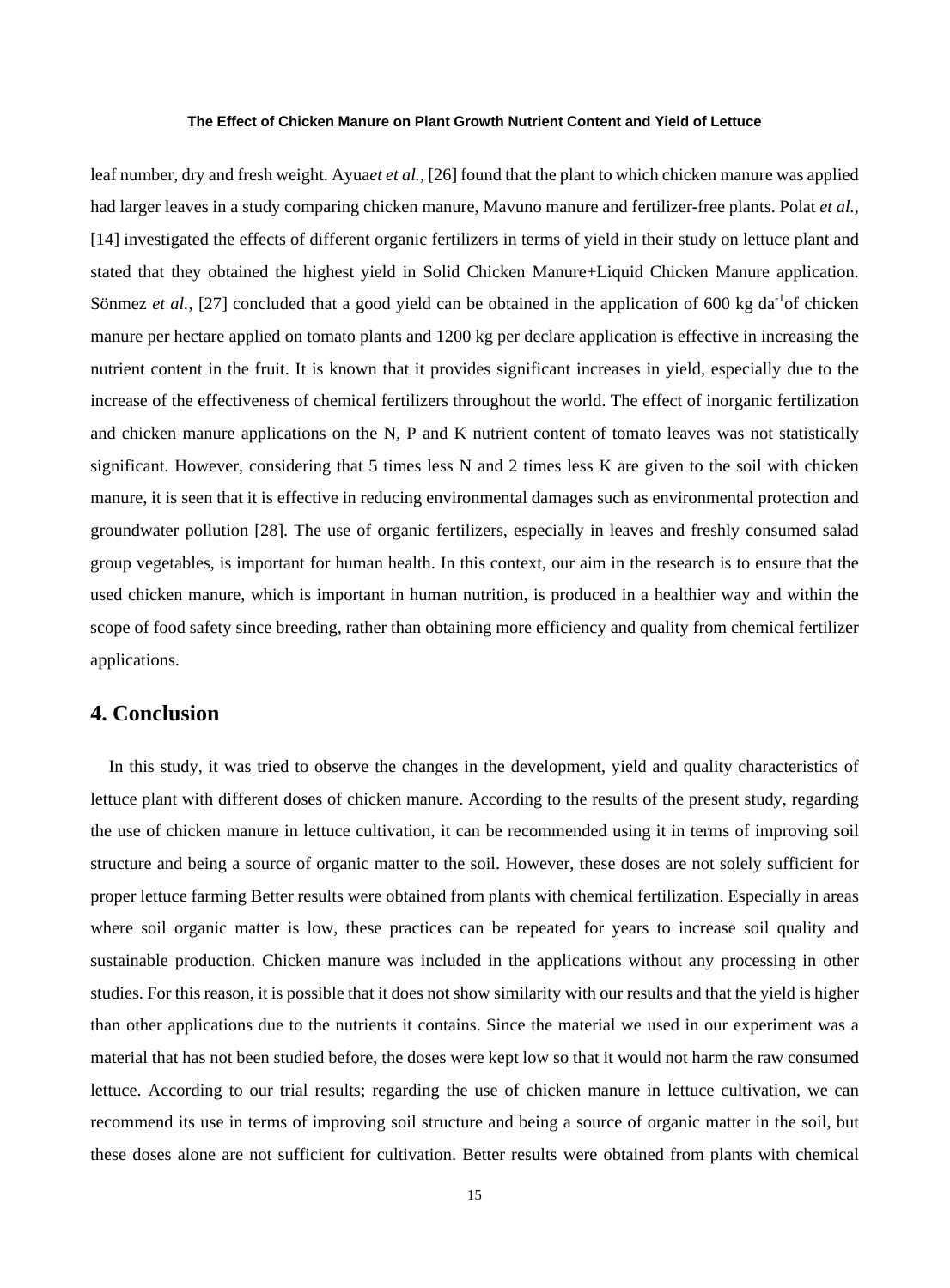fertilization. In future studies, low doses of this material may be added to chemical fertilization. This application can be preferred both to improve the soil structure and to use the organic matter source and chemical fertilizer dose low. It can be thought of as the application of farm manure to the soil before aquaculture, and top fertilization with chemical fertilizers is made during aquaculture. Or it is also possible to use it alone, because lettuce needs more nitrogen fertilization because its vegetation period is short, a vegetable and green leaf is consumed. Dose adjustment can be made to be sufficient in terms of organic matter and nutritional element content. In this study, the doses are low because it is both a pot experiment and the recommendation of the private company that brought the material to us for testing. After all; it can be preferred to chemical fertilization because organic materials improve the structure of the soil, help uptake of nutrients and are one of the environmentally friendly techniques. On the other hand, since it is a material that can be used directly in organic agriculture, it will also be preferred by organic producers.

## **References**

- [1] Jakše M., Mihelic R, The influence of organic and mineral fertilisation on vegetable growth and N availability in soil: preliminary results. In International Workshop on Ecological Aspects of Vegetable Fertilization in Integrated Crop Production 506, pp. 69-76, (1998).
- [2] Karaman S, Environmental Problems Caused by Animal Production and Solutions, KSU. Journal of Science and Engineering 9 (2), 133-139, (2006).
- [3] Aydeniz A, Brohi A, Fertilizers and Fertilizilation. *CÜ Tokat Faculty of Agriculture Publications*, *10*, 2-3, (1991).
- [4] Şalk A., Arın L., Deveci M., Polat S, Special Vegetables,Namık Kemal University, Tekirdağ, 488s, (2008).
- [5] Vural H., Eşiyok D., Duman İ, Ecological Vegetable Agriculture: Problems Encountered During Production and Sales and Suggestions for Solutions. 3rd Vegetable Agriculture Symposium, 11-13 Eylül, Isparta, (2000).
- [6] Polat E., Onus A.N., Demir H, The Effect of Waste Mushroom Compost on Yield and Quality in Lettuce Cultivation. Journal of Akdeniz University Faculty of Agriculture 17(2): 149-154, (2004).
- [7] Hernandez A., Castillo H., Ojeda D., Arras A., Lopez J., Sanchez E, Effect of Vermicompost and Compost on Lettuce Production. Chilean Journal of Agrıcultural Research 70(4): 583-589, (2010).
- [8] Sönmez S., Çıtak S., Koçak F., Yaşin S, The Effects of Vermicompost and Barn Manure Applications on Spinach (*Spinacia oleracea* var. L.) Plant Development and Soil Fertility. West Mediterranean Agricultural Research Institute Harvest Journal, 28(1):56-69, (2011).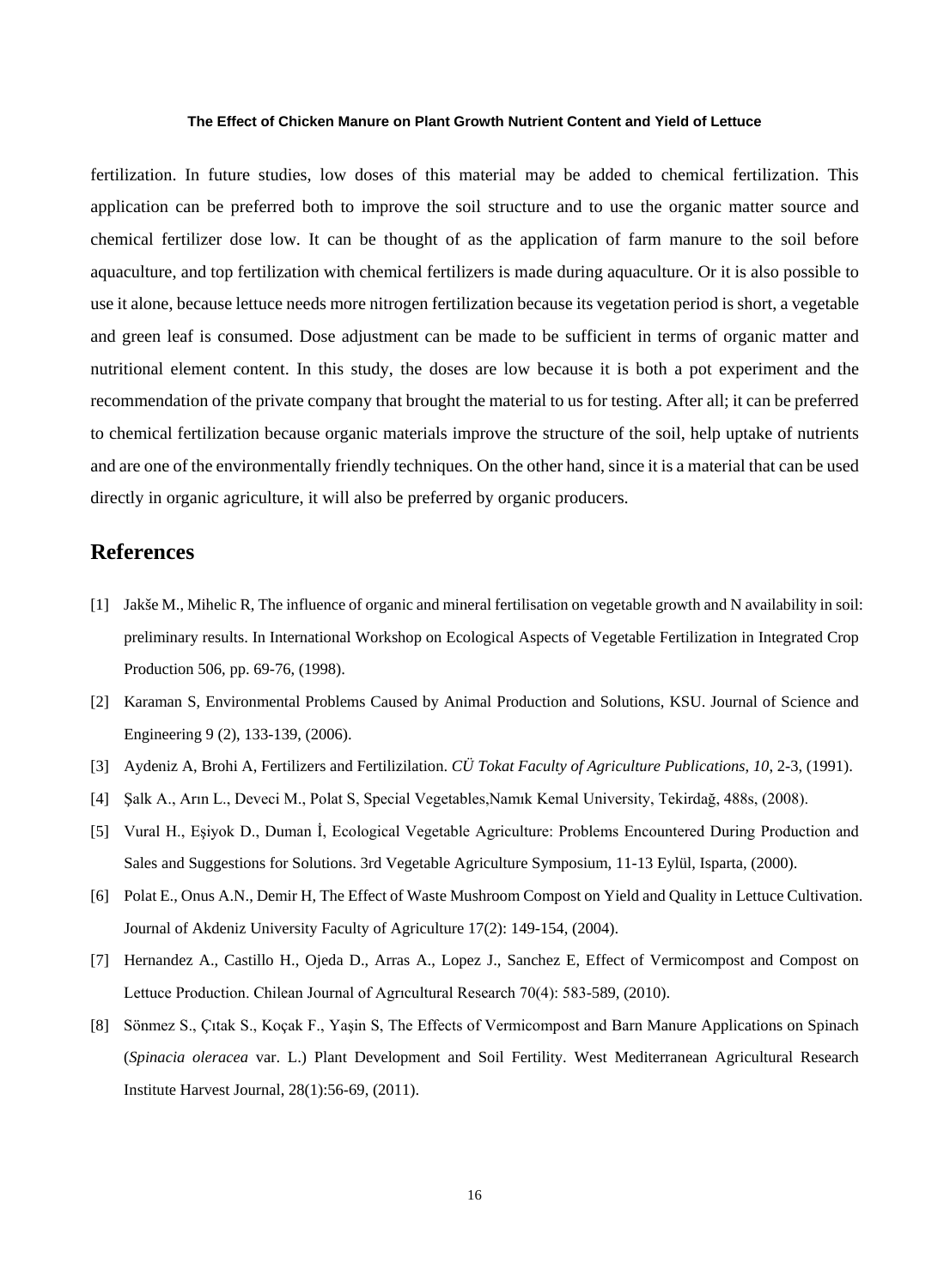- [9] Tüzel Y., Öztekin G., Duyar H., Eşiyok D., Kiliç Ö. G., Dilek A. N. A. Ç., Kayikçioğlu H, The Effects of Agryl Cover and Some Fertilizers on Yield, Quality, Leaf Nutrient Content and Soil Fertility in Organic Salad-Lettuce Cultivation. Journal of Agricultural Sciences, 17(3), 190-203, (2012).
- [10] Jones J.B. Jr., Wolf B., Mills H.A, Plant Analysis Handbook. Micro-Macro Publishing, Inc. Georgia. 30607, USA, (1991).
- [11] Jones J. B. Jr, Plant tissue analysis for micronutrients. In: Mortvedt, J.J. et al. (eds.). Micronutrients in agriculture. Soil Sci. Soc. Am., Madison, WI. 319-346 p, (1972).
- [12] Kacar B, Chemical analysis of plants and soil III. Soil Analysis, Ankara University Faculty of Agriculture Education Research and Development Foundation Publications, Publication No.:3 Ankara, (1995).
- [13] Karaman M.R, Plant Nutrition Publication Place: Pelin-Ofset Printing, Number of Editions:1, ISBN:978-605-87103-2-0, Section Pages:791 -835, (2012).
- [14] Polat E., Sönmez S., Demir H., Kaplan M, The Effects of Different Organic Fertilizer Applications on Yield, Quality and Plant Nutrient Uptake in Lettuce, Turkey 2nd Ecological Agriculture Symposium, 14-16 November, Antalya, (2001).
- [15] Ewulo B.S., Ojeniyi S.O., Akanni D.A, Effect of poultry manure on selected soil physical and chemical properties, growth, yield and nutrient status of tomato. African Journal of Agricultural Research 3(9): 612-616, (2008).
- [16] Anonim: Türkiye İstatistik Yıllığı. T.C. Başbakanlık Devlet İstatistik EnstitüsüYayın No: 2466, Ankara, (2002).
- [17] Jacobs R.D., Sloan D., Jacob J, Cage Layer Manure: An Important Resource for Land use. Retrieved from: http://edis.ifas.ufl.edu/PS005, (2003).
- [18] Smith J.H., Peterson J.R, Recycling of nitrogen through land application of agricultural, food processing, and municipal wastes, p. 791– 832. In F.J. Stevenson (ed.). Nitrogen in agricultural soils. Agron. Monograf 22. ASA, Madison, Wis,(1982).
- [19] Duyar H, Effects of green manure on organic vegetable production in the greenhouse. Ph.D. Thesis, Ege University Graduate School of Natural and Applied Sciences, İzmir, (2007).
- [20] Kaplan M., Sönmez S., Polat E., Demir H., Sönmez İ, The effects of blood meal and chicken manure applications on soil properties, Turkey III. Organic Agriculture Symposium, 1-4 November, Yalova, s. 533-541, (2006).
- [21] Adekiya A.O., Agbede T.M, Growth and yield of tomato (*Lycopersicon Esculentum* Mill) as influenced by poultry manure and NPK fertilizer. Emirates Journal of Food and Agriculture 21(1): 10-20, (2009).
- [22] Steiner C., Teixeria W.G., Lehmann J., Nehls T., De Macedo J.L.V., Blum W.E.H., Zech W, Long term effects of manure, charcoal and mineral fertilization on crop production and fertility on a highly weathered Central Amazonian upland soil. Plant and Soil 291(12): 275-290, (2007).